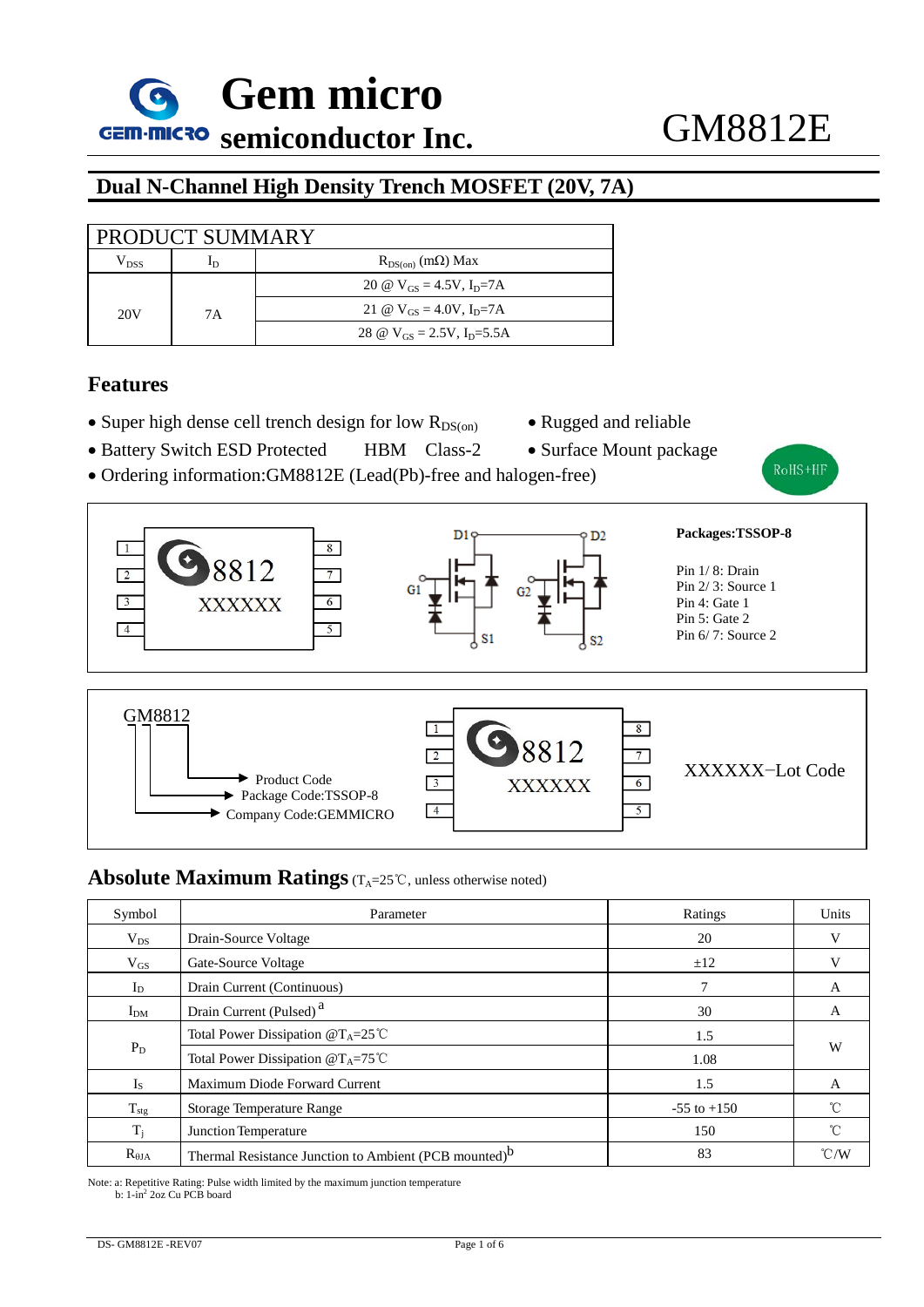

# **Electrical Characteristics** (T<sub>A</sub>=25℃, unless otherwise noted)

| Symbol                                   | Characteristic<br><b>Test Conditions</b>  |                                                   | Min.                     | Typ.                     | Max.                     | Unit         |  |  |  |
|------------------------------------------|-------------------------------------------|---------------------------------------------------|--------------------------|--------------------------|--------------------------|--------------|--|--|--|
| • Off Characteristics                    |                                           |                                                   |                          |                          |                          |              |  |  |  |
| $BV_{DSS}$                               | Drain-Source Breakdown Voltage            | $V_{GS} = 0V$ , $I_{D} = 250 \mu A$               | 20                       | $\overline{\phantom{a}}$ | $\overline{\phantom{a}}$ | V            |  |  |  |
| $I_{DSS}$                                | Zero Gate Voltage Drain Current           | $V_{DS}$ =16V, $V_{GS}$ =0V                       | $\overline{\phantom{a}}$ | $\overline{\phantom{0}}$ | 1                        | $\mu A$      |  |  |  |
| $I_{GSS}$                                | Gate-Body Leakage Current                 | $V_{GS}$ =±10V, $V_{DS}$ =0V                      | $\overline{a}$           |                          | ±10                      | $\mu A$      |  |  |  |
|                                          | $\bullet$ On Characteristics <sup>c</sup> |                                                   |                          |                          |                          |              |  |  |  |
| $\rm V_{GS(th)}$                         | Gate Threshold Voltage                    | $V_{DS} = V_{GS}$ , $I_{D} = 250 \mu A$           | 0.5                      | 0.7                      | 0.9                      | $\mathbf{V}$ |  |  |  |
|                                          | Drain-Source On-State Resistance          | $V_{GS}$ =4.5V, I <sub>D</sub> =7A                | 12                       | 16                       | 20                       |              |  |  |  |
| $R_{DS(on)}$                             |                                           | $V_{GS}$ =4.0V, I <sub>D</sub> =7A<br>13          |                          | 17                       | 21                       | $m\Omega$    |  |  |  |
|                                          |                                           | $V_{GS}$ =2.5V, I <sub>D</sub> =5.5A              | 15                       | 20                       | 28                       |              |  |  |  |
| $G_{FS}$                                 | <b>Forward Transconductance</b>           |                                                   | $\overline{a}$           | 20                       | $\frac{1}{2}$            | S            |  |  |  |
| • Dynamic Characteristics d              |                                           |                                                   |                          |                          |                          |              |  |  |  |
| $\mathbf{C}_{\text{iss}}$                | <b>Input Capacitance</b>                  |                                                   | $\overline{a}$           | 860                      | $\overline{\phantom{a}}$ | pF           |  |  |  |
| $C_{\rm oss}$                            | <b>Output Capacitance</b>                 | $V_{DS} = 10V$ , $V_{GS} = 0V$ , $f = 1.0$ MHz    |                          | 135                      |                          |              |  |  |  |
| $C_{\rm rss}$                            | <b>Reverse Transfer Capacitance</b>       |                                                   | $\overline{a}$           | 95                       | $\overline{a}$           |              |  |  |  |
| • Switching Characteristics <sup>d</sup> |                                           |                                                   |                          |                          |                          |              |  |  |  |
| $Q_{g}$                                  | <b>Total Gate Charge</b>                  |                                                   | $\overline{a}$           | 14                       | $\overline{\phantom{a}}$ | nC           |  |  |  |
| $Q_{gs}$                                 | Gate-Source Charge                        | $V_{DS} = 10V$ , $I_D = 8A$ , $V_{GS} = 4.5V$     | $\overline{a}$           | 3.2                      | $\overline{a}$           |              |  |  |  |
| $Q_{gd}$                                 | Gate-Drain Charge                         |                                                   | $\overline{a}$           | 3.0                      | $\overline{a}$           |              |  |  |  |
| $t_{d(0n)}$                              | Turn-on Delay Time                        |                                                   | $\overline{a}$           | 5                        | $\overline{\phantom{a}}$ | nS           |  |  |  |
| $t_r$                                    | Turn-on Rise Time                         | $V_{DD} = 10V$ , $R_L = 1.2\Omega$ , $I_D = 1A$ , | $\overline{a}$           | 12                       |                          |              |  |  |  |
| $t_{d(\text{off})}$                      | Turn-off Delay Time                       | $V_{GS} = 10V, R_{GEN} = 3W$                      | $\overline{a}$           | 50                       |                          |              |  |  |  |
| $t_f$                                    | Turn-off Fall Time                        |                                                   | $\overline{a}$           | 16                       |                          |              |  |  |  |
| $R_g$                                    | <b>Gate Resistance</b>                    | $V_{GS}$ =0V, $V_{DS}$ =0V, Frequency = 1MHz      | $\overline{a}$           | 1.5                      | $\overline{\phantom{a}}$ | $K\Omega$    |  |  |  |
| • Drain-Source Diode Characteristics     |                                           |                                                   |                          |                          |                          |              |  |  |  |
| $V_{SD}$                                 | Drain-Source Diode Forward Voltage        | $V_{GS}$ =0V, I <sub>s</sub> =1.5A                |                          |                          | 1.2                      | V            |  |  |  |

Note: c : Pulse Test : Pulse Width < 300μs, Duty Cycle < 2%







Switching Test Circuit and Switching Waveforms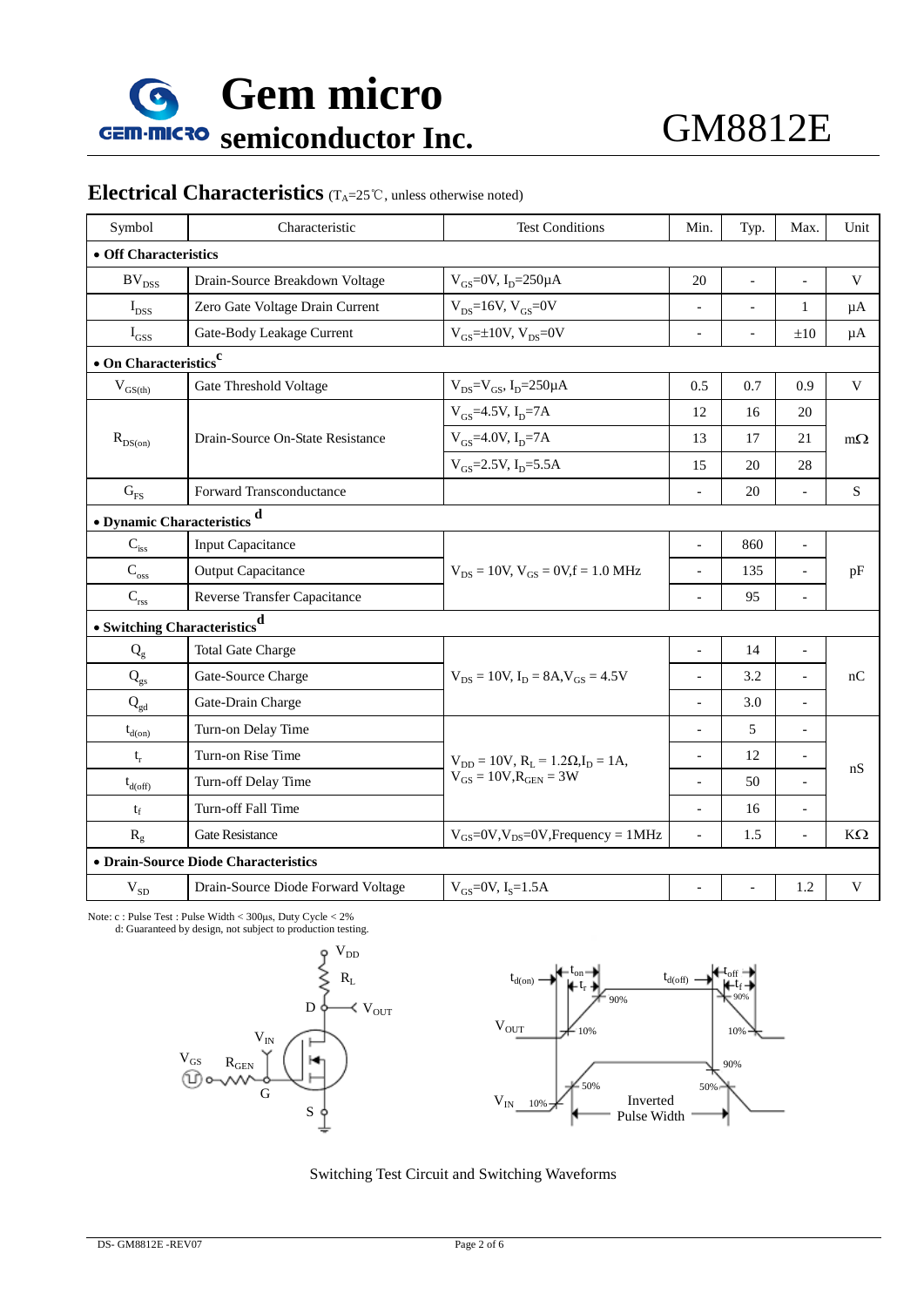

### **Characteristics Curve**











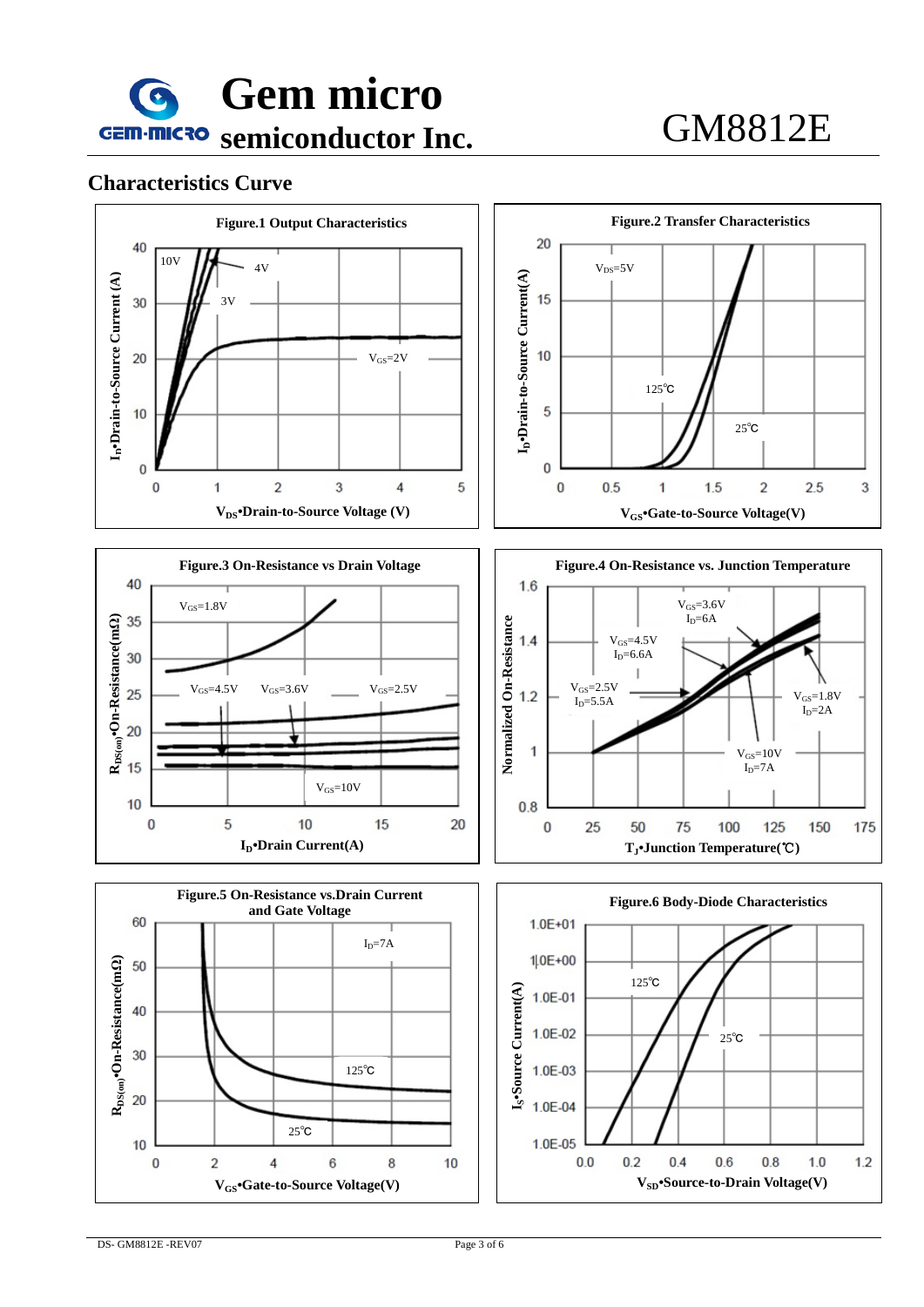

**V<sub>DS</sub>**•Drain-to-Source Voltage(V)

1

 $10$ 

100

### **Characteristics Curve**





 $\overline{0}$ 

0.001

 $0.01$ 

 $0.1$ 

 $\mathbf{1}$ 

 $10$ 

100

1000

 $0.0$ 

 $0.01$ 

 $0.1$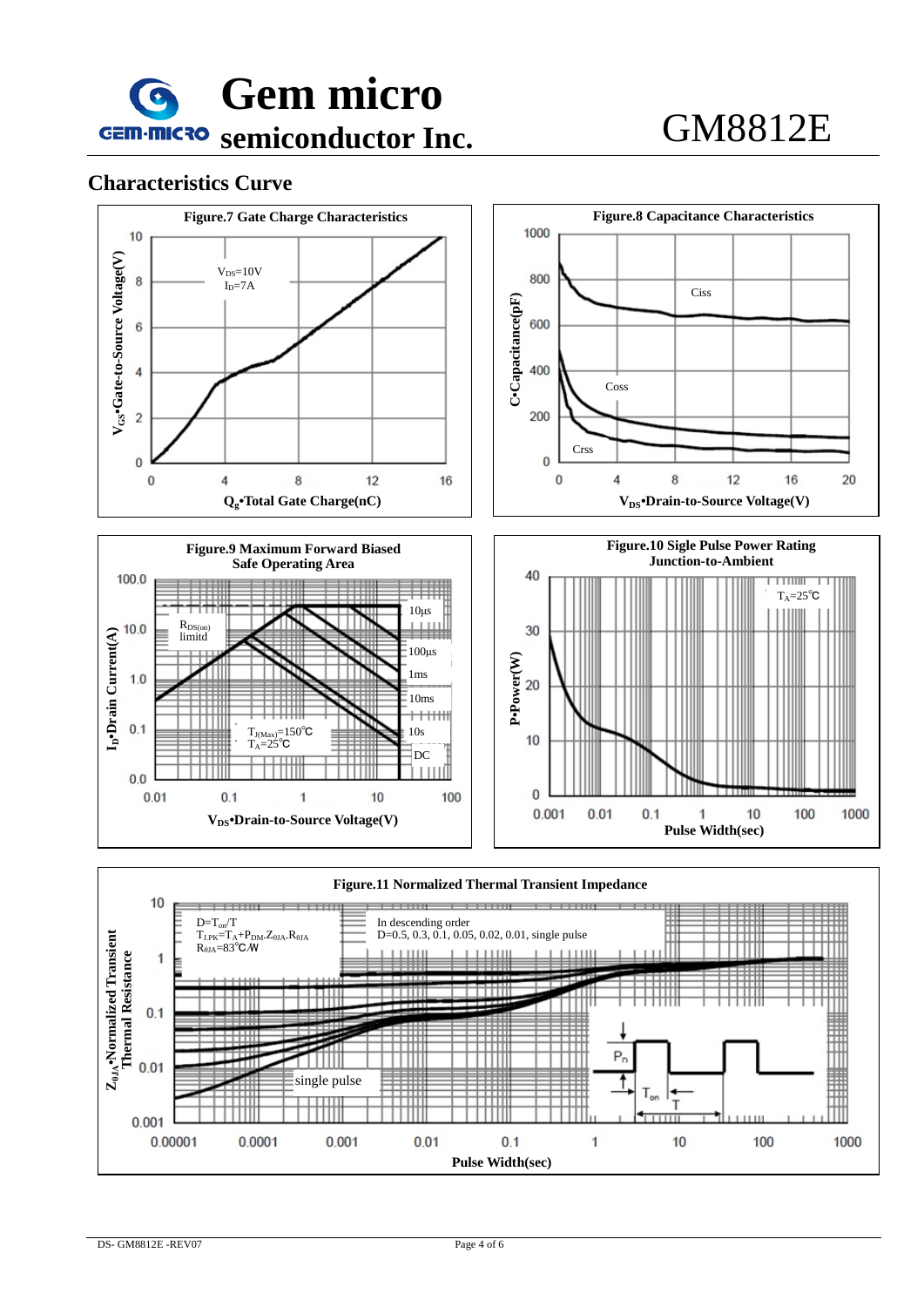

# **TSSOP-8 PACKAGE OUTLINE DIMENSIONS**



| Symbol         | Dimensions In Millimeters (MM) |           | Dimensions In Inches(MIL) |                |  |
|----------------|--------------------------------|-----------|---------------------------|----------------|--|
|                | Min                            | Max       | Min                       | Max            |  |
| D              | 2.900                          | 3.160     | 0.114                     | 0.124          |  |
| E              | 4.300                          | 4.500     | 0.169                     | 0.177          |  |
| b              | 0.190                          | 0.300     | 0.007                     | 0.012          |  |
| $\mathbf{C}$   | 0.090                          | 0.200     | 0.004                     | 0.008          |  |
| E1             | 6.250                          | 6.550     | 0.246                     | 0.258          |  |
| A              |                                | 1.200     |                           | 0.047          |  |
| A2             | 0.800                          | 1.000     | 0.031                     | 0.039          |  |
| A <sub>1</sub> | 0.050                          | 0.150     | 0.002                     | 0.006          |  |
| e              | 0.65(BSC)                      |           | 0.026(BSC)                |                |  |
| L              | 0.500                          | 0.700     | 0.020                     | 0.028          |  |
| H              | 0.25(TYP)                      |           | 0.01(TYP)                 |                |  |
| $\theta$       | $1^\circ$                      | $7^\circ$ | 1 <sup>0</sup>            | $7^\mathrm{o}$ |  |